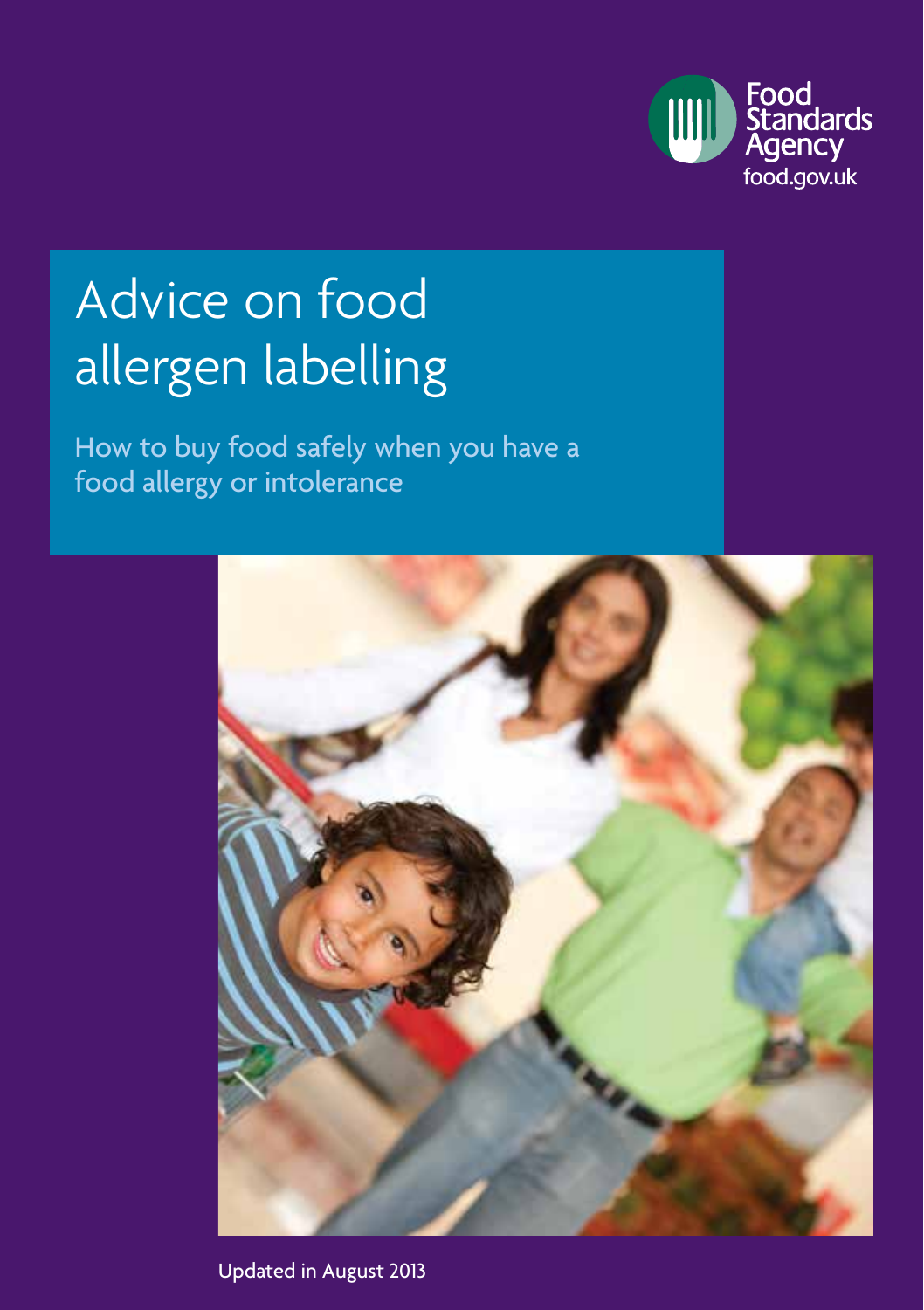# Why this guide is important

This guide will help you choose the right food in shops and restaurants, if you or someone you care for:

- has a food allergy or food intolerance
- has coeliac disease

It also gives you important facts about a new piece of European legislation, called the Food Information for Consumers Regulation (EU FIC), that will change the way allergen information appears on labels and on food that is pre‑packed, sold loose or served when you are eating out.

The EU FIC will bring general and nutrition labelling together into a single regulation to simplify and consolidate existing labelling legislation.

It's good news for consumers too. These changes will provide allergen information in a clearer and more consistent way; making it easier for you to make safer food choices when buying food.



This new law will apply on 13 December 2014. However, you may have started to see some differences to food allergen labels already, as businesses prepare for the changeover to the new rules.

This leaflet was produced in collaboration with Allergy UK, The Anaphylaxis Campaign, The British Dietetic Association, The British Nutrition Foundation, British Retail Consortium, Coeliac UK and Food and Drink Federation.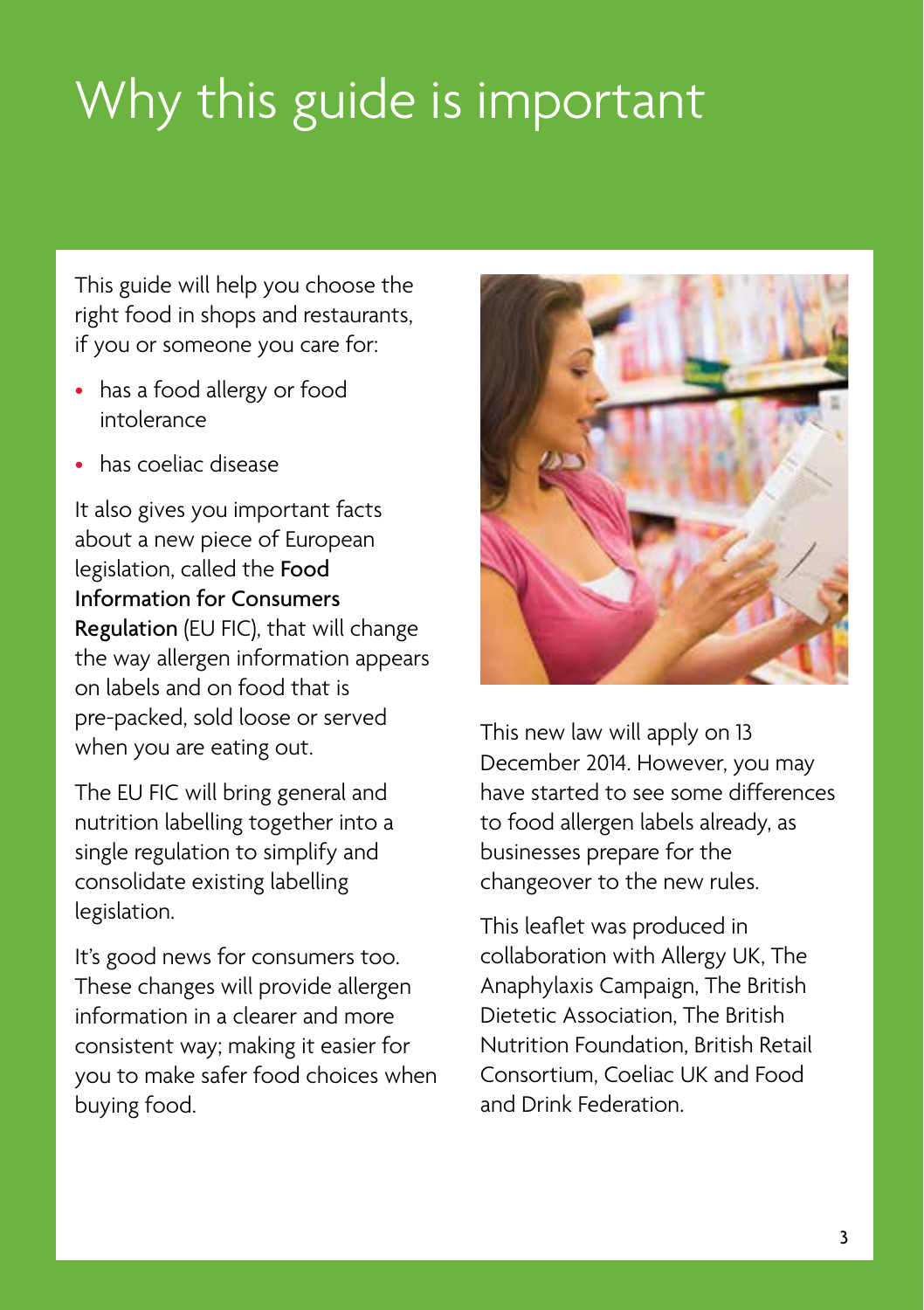### Please remember

- Until all labels have changed, you will continue to see old and new labels on food products. To make sure you have the correct information, always check the ingredients list of a product to find out what allergens it contains.
- When eating out, let the person serving you know your dietary requirements, including how severe your food allergy or intolerance is.
- Always check what allergens are in the dish even if you have eaten it before, as recipes and ingredients can change.
- If you are not sure about a dish or about the information you have been provided, don't risk it! Don't order the dish or eat at the premises.
- Enjoy a varied diet. Choose foods to replace the ones you must avoid. See a dietitian for advice if you are concerned about your diet.
- Always carry your prescribed allergy rescue medication with you and ensure family and friends know how to use it on you, if necessary.
- Someone having a severe allergic reaction should not be moved. Make sure your family or friends know they have to call 999 for an ambulance and a paramedic, if needed. Tell the emergency operator that the patient has anaphylaxis (pronounced ana-fill-axis).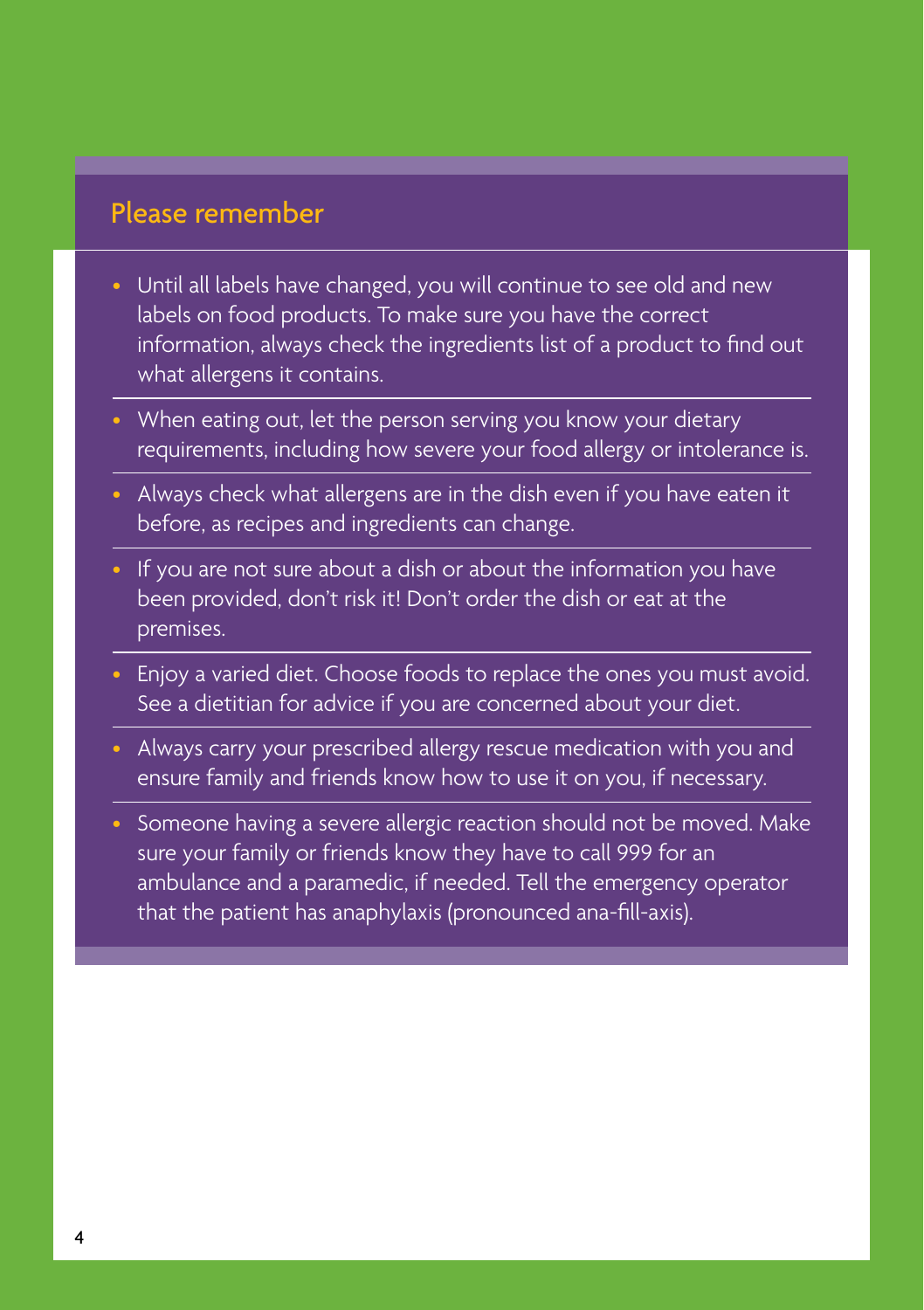# New rules in December 2014

Current allergen labelling rules will be changing on 13 December 2014. However, many businesses are already starting to make changes to how they label allergens on their products.

Under the new rules, allergens will be emphasised on the label. Food businesses can choose what method they want to use to emphasise these, for example, by listing them in bold as shown in the example below:

#### Old

INGREDIENTS: Water, Carrots, Onions, Red Lentils (4.5%) Potatoes, Cauliflower, Leeks, Peas, Cornflour, Wheatflour, Salt, Cream, Yeast Extract, Concentrated Tomato Paste, Garlic, Sugar, Celery Seed, Vegetable Oil, Herb and Spice, White Pepper, Parsley.

#### New

INGREDIENTS: Water, Carrots, Onions, Red Lentils (4.5%) Potatoes, Cauliflower, Leeks, Peas, Cornflour, Wheatflour, Salt, Cream Yeast Extract, Concentrated Tomato Paste, Garlic, Sugar, Celery Seed, Vegetable Oil, Herb and Spice, White Pepper, Parsley.

Other types of emphasis may be used as well, such as italics and underlined or highlighted words. Some companies may also emphasise the whole word for example: wheatflour

or use the words 'from milk' after listing the ingredient cream.

Please note, that the new rules will mean that a 'contains x' allergen statement can no longer be provided for food alongside an ingredients list.

Also, bear in mind that some products (such as tinned or dried food) have a long shelf life. It's possible that you could see both types of labelling being used on these types of products for a couple of years after December 2014.

It is important to always check the ingredients list for information about allergens.

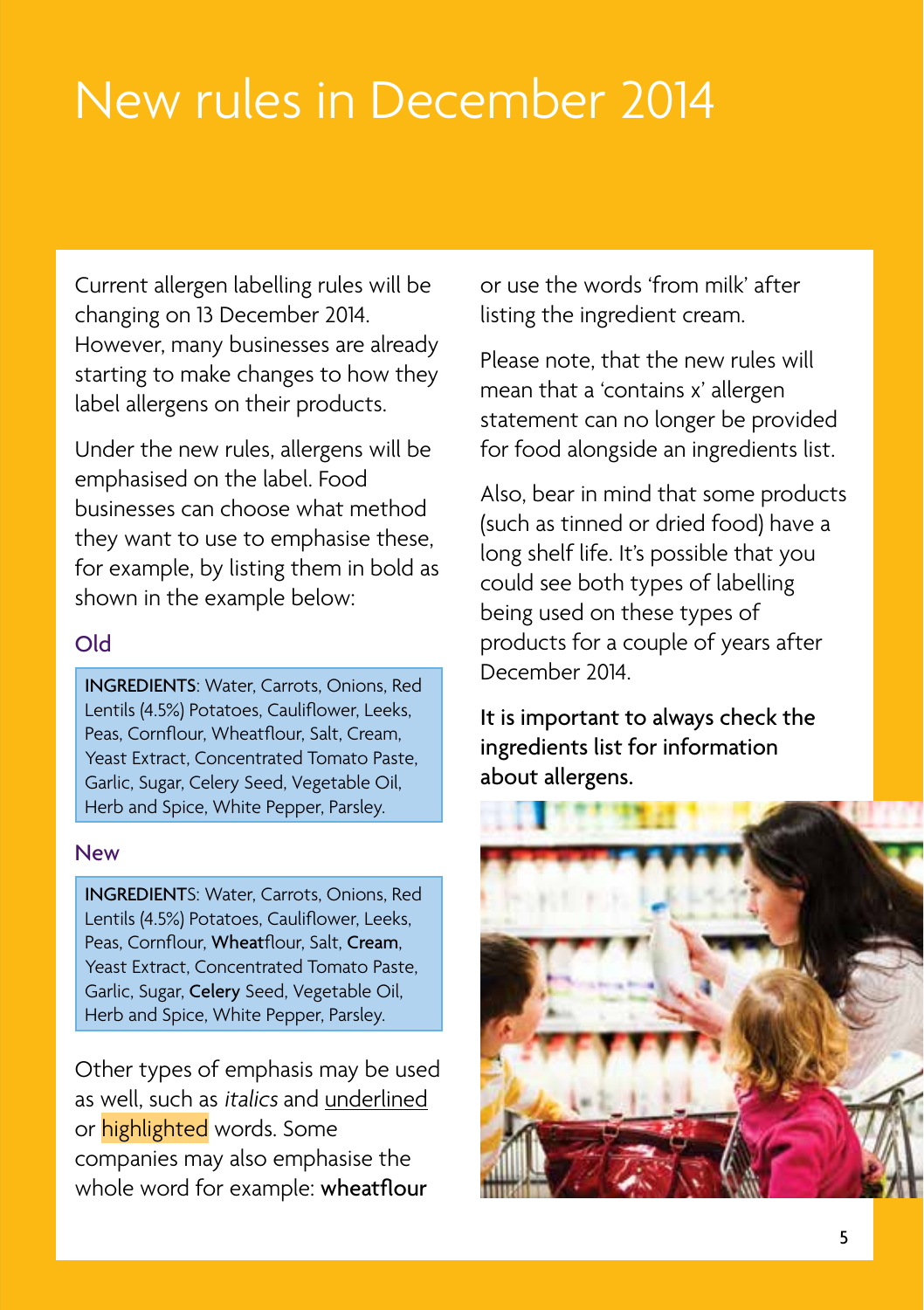## What the new rules will bring

### Fourteen major allergens identified

Fourteen major allergens will be highlighted on the label within the ingredients list. They are:

- cereals containing gluten
- crustaceans, for example prawns, crabs, lobster and crayfish
- eggs
- fish
- peanuts
- soybeans
- milk
- nuts, such as almonds, hazelnuts, walnuts, pecan nuts, Brazil nuts, pistachio, cashew and macadamia (Queensland) nuts
- celery
- mustard
- sesame
- sulphur dioxide, which is a preservative found in some dried fruit
- lupin
- molluscs, for example clams, mussels, whelks, oysters, snails and squid

#### Allergens will be emphasised

Food businesses can choose what method they want to use to emphasise these 14 allergens on their product labels. For example, this could be done by listing them in bold, contrasting colours and underlining. Some may also use an allergy advice statement on their products to explain this, for example: Allergy Advice: for allergens including cereals containing gluten, see ingredients in bold or Allergy Advice: for allergens, see ingredients in **bold** and other similar types of statements.

### All ingredients information in one location

Information about allergenic ingredients will be located in a single place, i.e. the ingredients list. This means that the voluntary use of the current types of allergy boxes (such as: 'Contains nuts') that provide a short cut to allergen information also given in the ingredients list, will no longer be allowed.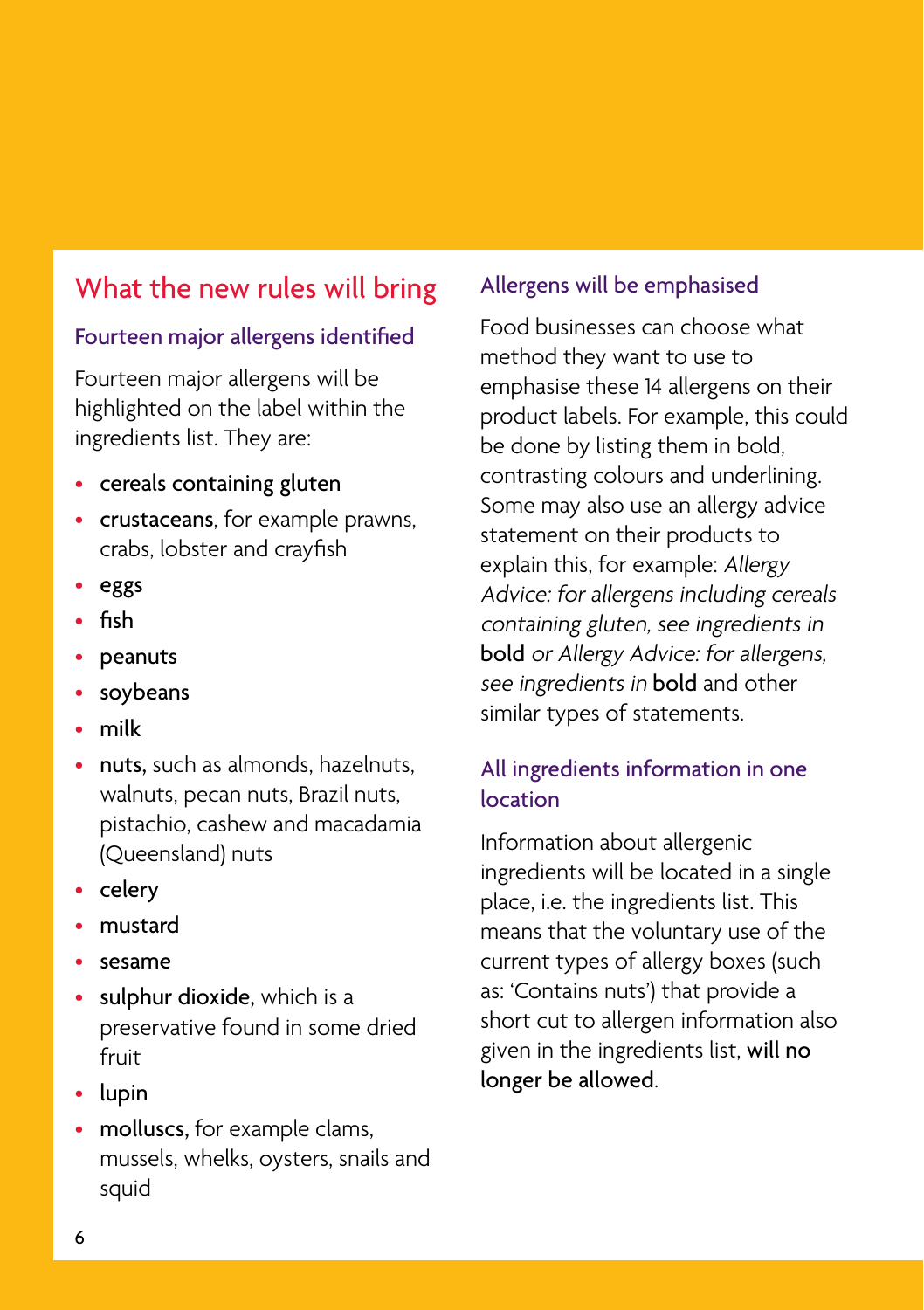#### Allergy advice statements

Where allergy advice statements are used on new labels, the statements will direct consumers back to the ingredients list to obtain information on allergens. However, this isn't compulsory, so if there isn't an advice statement on the label, don't assume the product is free from the food or ingredient you are sensitive to. Always check the ingredients.

#### Check for 'may contain' warnings

Some information provided by food businesses will not change. For example, small amounts of an ingredient that can cause an allergic reaction can sometimes get into a product following cross contamination or through a

production method, even though food producers take great care to stop this happening.

If there is a possibility that this could have happened, the product's label might say something such as 'May contain: nuts, milk'. These warnings should always be taken seriously. The new allergen labelling rules will not control how businesses choose to provide this information.

#### No more references to gluten

The voluntary 'Contains gluten' statements that some businesses currently use will be phased out. You will need to look for the cereals containing gluten. For example wheat, rye, and barley will be emphasised within the ingredients list.

### Important

There will be a period of time where you may see old and new style allergy advice statements. These types of statements are not a legal requirement but many food companies choose to provide such statements. If there isn't an advice statement don't assume that the product is free from a food you are trying to avoid. Always check the ingredients list for allergen information.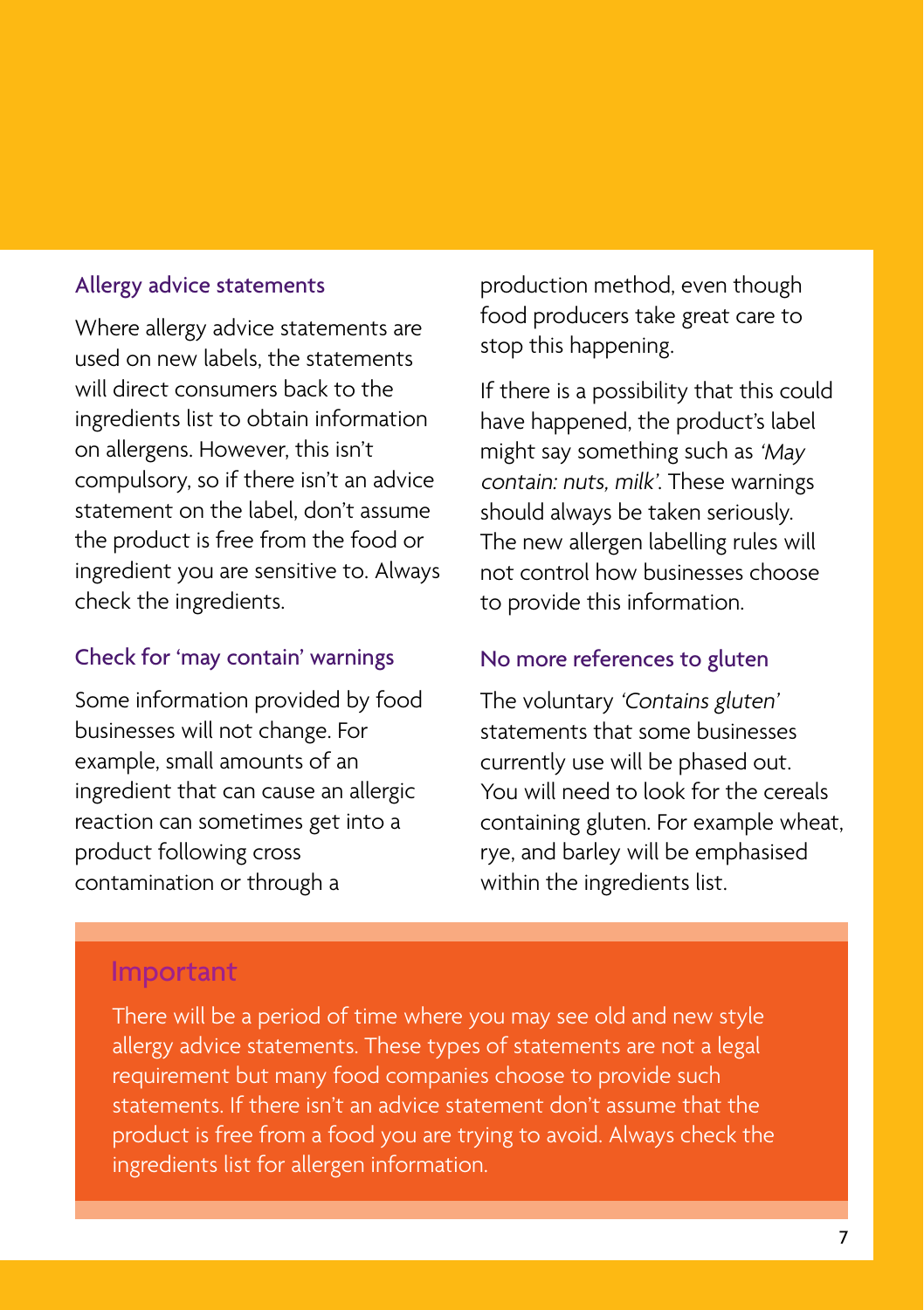# When buying...

## 'Free from' foods

Most of the major supermarkets and food service providers produce lists of the products they sell that are 'free from' particular foods or ingredients, such as gluten, egg or milk.

The measures used to manufacture such foods ensure that the ingredients are handled and the final products are made in ways that prevent accidental contamination with other allergenic ingredients.

Make sure you keep your 'free from' lists up to date. Even if you have a 'free from' list, always check the ingredients on a product, because recipes can change.

People often assume wrongly that a 'free from' product is suitable for any type of food allergy. You need to read the label carefully because the product may still not be free from the allergen that affects you.

For example, a product that is 'milk free' could contain eggs; or products that are lactose free could contain milk protein. The ingredients list should be checked carefully before purchase and consumption.

Many supermarkets and health-food shops also sell special ranges of products that don't contain certain foods or ingredients.

Some people find these convenient, but they can be more expensive. Remember that lots of normal foods won't contain the food you are trying to avoid, so there's no need to stick just to specialist foods.

## Food online

Most websites selling food give information about their products that will help you choose items that don't contain the food you need to avoid. However, this information might not always be up to date, so always check the ingredients list or label or speak to a member of staff every time you order or have food delivered.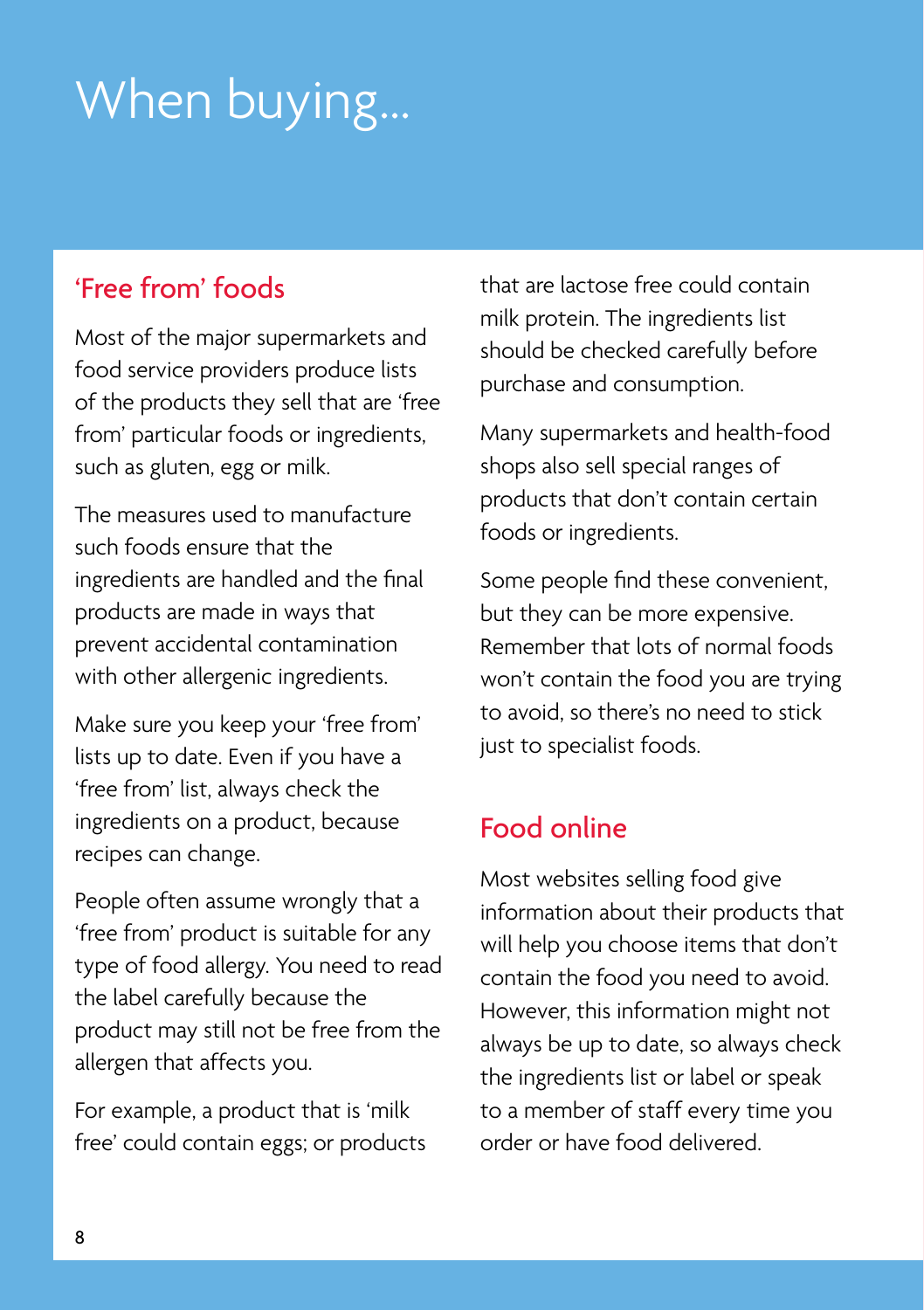# Foods without packaging and when eating out

Currently, foods purchased without packaging or upon a customer's request, in supermarkets, delis, cafes and restaurants, don't have to provide information you need about food allergens. Examples of such food are bread, salads, cold meats and meals.

## How things will change

This will change from 13 December 2014. From this date, information on any of the 14 allergens used as ingredients will need to be provided for foods sold without packaging or wrapped on site.

This information could be written down on a chalk board or chart, or provided orally by a member of staff.

Where the specific allergen information is not provided upfront, clear signposting to where this information could be obtained must be provided.

These rules will only cover information about major allergens intentionally used as ingredients. They do not cover allergens present following accidental contact.

### Allergic to food not on the list

If you are allergic to a food that is not on the regulatory list, it may not be included on the allergen information provided. If in doubt, speak to a member of staff.

However, as this information does not need to be provided at present, be aware that the person serving you might not actually know what is in the foods. Don't take risks if you or they aren't sure.

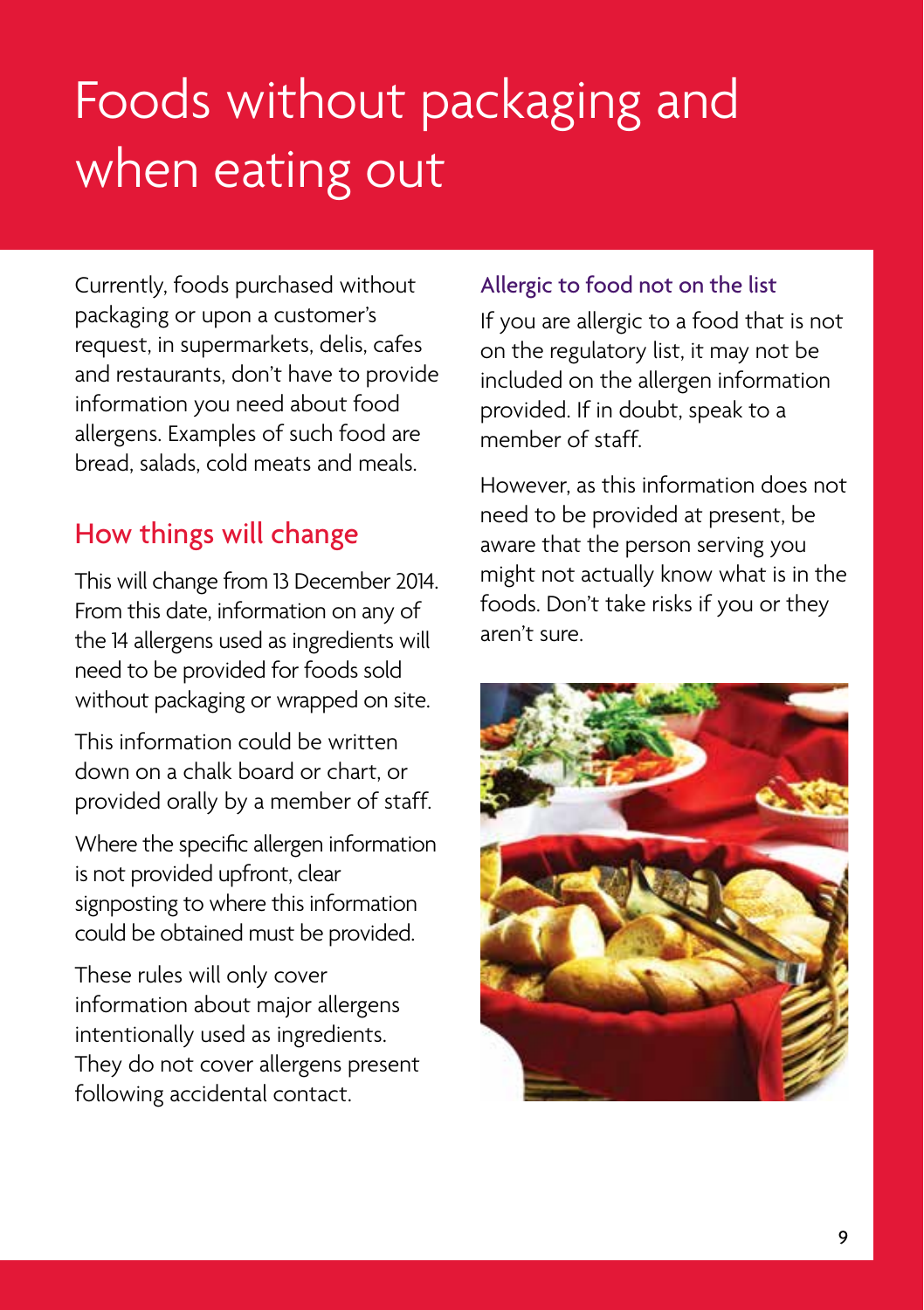### Carry a chef card

You could carry a 'chef card' to give to the restaurant staff. This will tell the chef which foods you need to avoid.

You can download chef cards from: [food.gov.uk/multimedia/pdfs/](http://food.gov.uk/multimedia/pdfs/) chefcard.pdf

It is possible to obtain cards for foreign holidays – check the websites listed on page 16.



#### Beware of accidental contact with food you need to avoid

It's possible that small amounts of the food you need to avoid may have come into contact with another food. For example, foods can come into contact with allergens from being next to them, or from using the same knife or spoon, or from being wrapped in paper that has touched another food.

This is a particular problem with seeds such as sesame and mustard, and nuts, which can fall off baked items, and at deli counters, where little pieces of food can drop into another bowl. As the new allergen labelling rules do not cover accidental presence due to cross contamination, you will still need to be careful when buying such foods.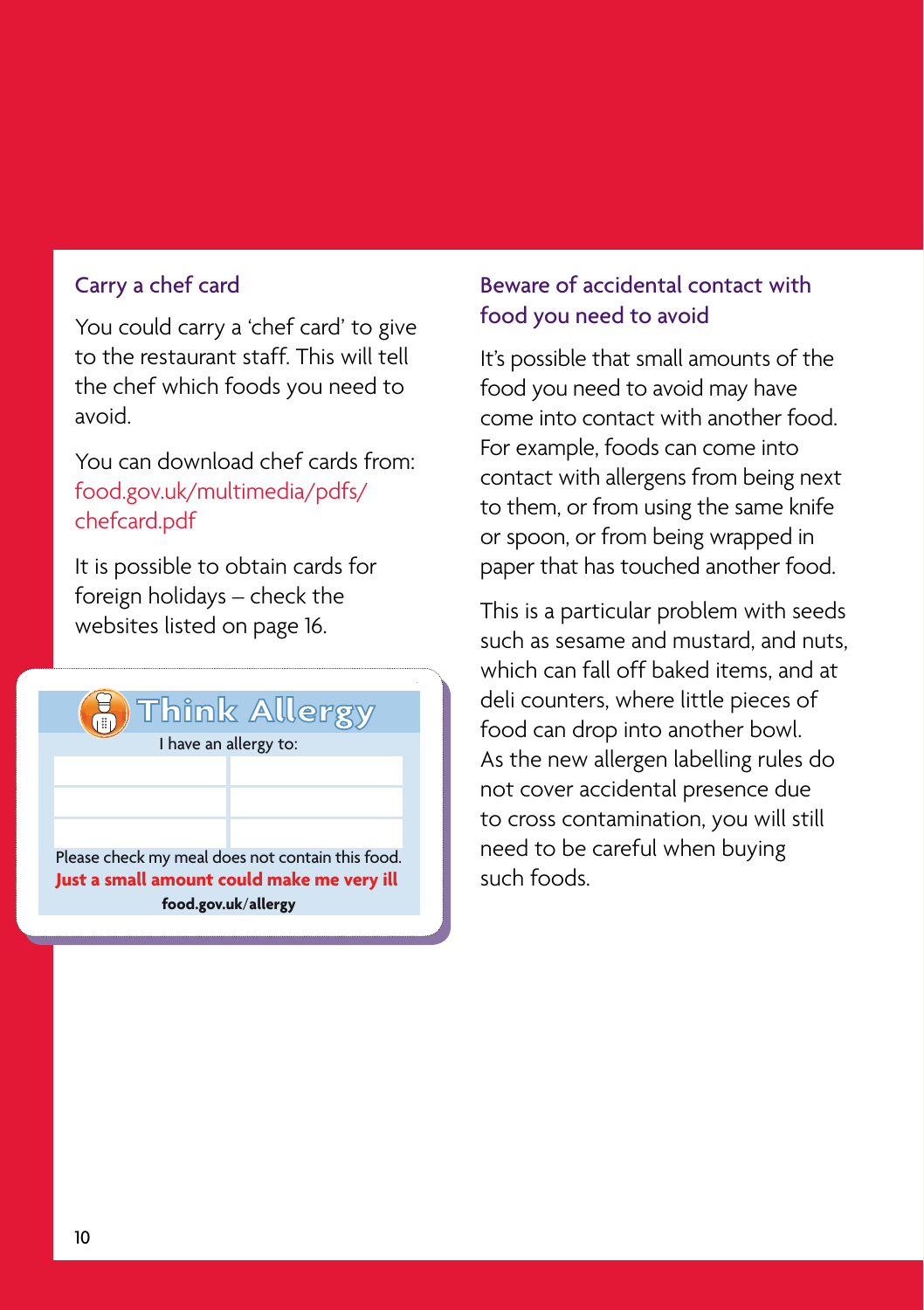# Your quick check...

## When buying pre-packed food

- Be aware of changes. Due to a new piece of legislation, there will be some changes to the way that allergen information appears on labels.
- Allergens will be emphasised in the ingredients list to help you identify them. Food businesses can use their own method of emphasis, for example bold or italics, underlined or highlighted.
- The use of statements such as 'Contains: milk, nuts' to summarise allergen ingredient information on the packaging will no longer be permitted. The only exception to this is for products that do not have an ingredients list, such as wine where a 'Contains: sulphites' would appear.
- Always check the ingredients list to find out the allergens used in the product.
- No more references to gluten in the voluntary allergen statement. Cereals containing gluten will be

emphasised within the ingredients list.

- Some information stays the same. Information on the potential risk of cross contamination with other allergens is not affected by the new rules. It can appear on labels in the same manner as it does now.
- Mix of old and new. Until all the labels have changed, you will see old and new labels on products in-store for a period of time. To make sure you have the correct information, always read the ingredients list.

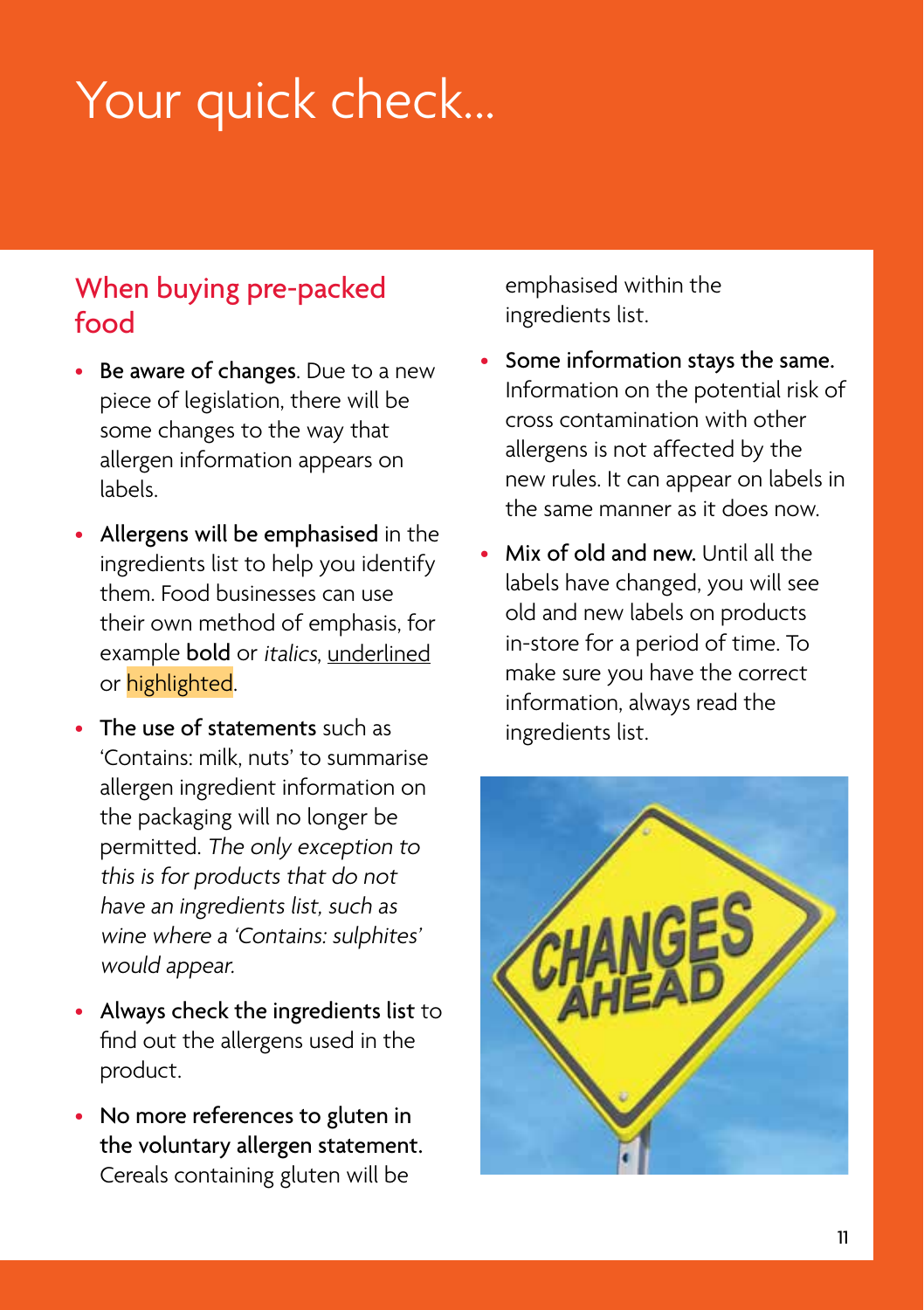## When eating out or buying loose foods (without packaging)

- If you have a severe allergy or intolerance, remember that when you eat food prepared by someone else, for example in a café or restaurant, there are ways to reduce the chances of eating something that you are sensitive to.
- When eating out, let the person serving you know your dietary requirements and how severe your food allergy or intolerance is.
- Read the menu carefully to see if there is any mention of the food you react to in the name or description of a dish. Always check with the waiter or waitress about the whole dish – for example, a pizza base may contain an unexpected ingredient, or butter may have been added to vegetables, or gravy may contain milk powder. If the staff don't seem sure that the dish is free from that food, it's better to ask them to check with the chef or order something else.



- When you order your food, make sure the waiter writes down your allergy. Ask them to give the note to the chef or request to speak directly to the chef, as messages can be easily forgotten or passed on incorrectly. Always check what allergens are in the dish even if you have eaten it before; recipes and ingredients can change.
- If you are not confident in the information you have been provided, it is better not to eat at the premises.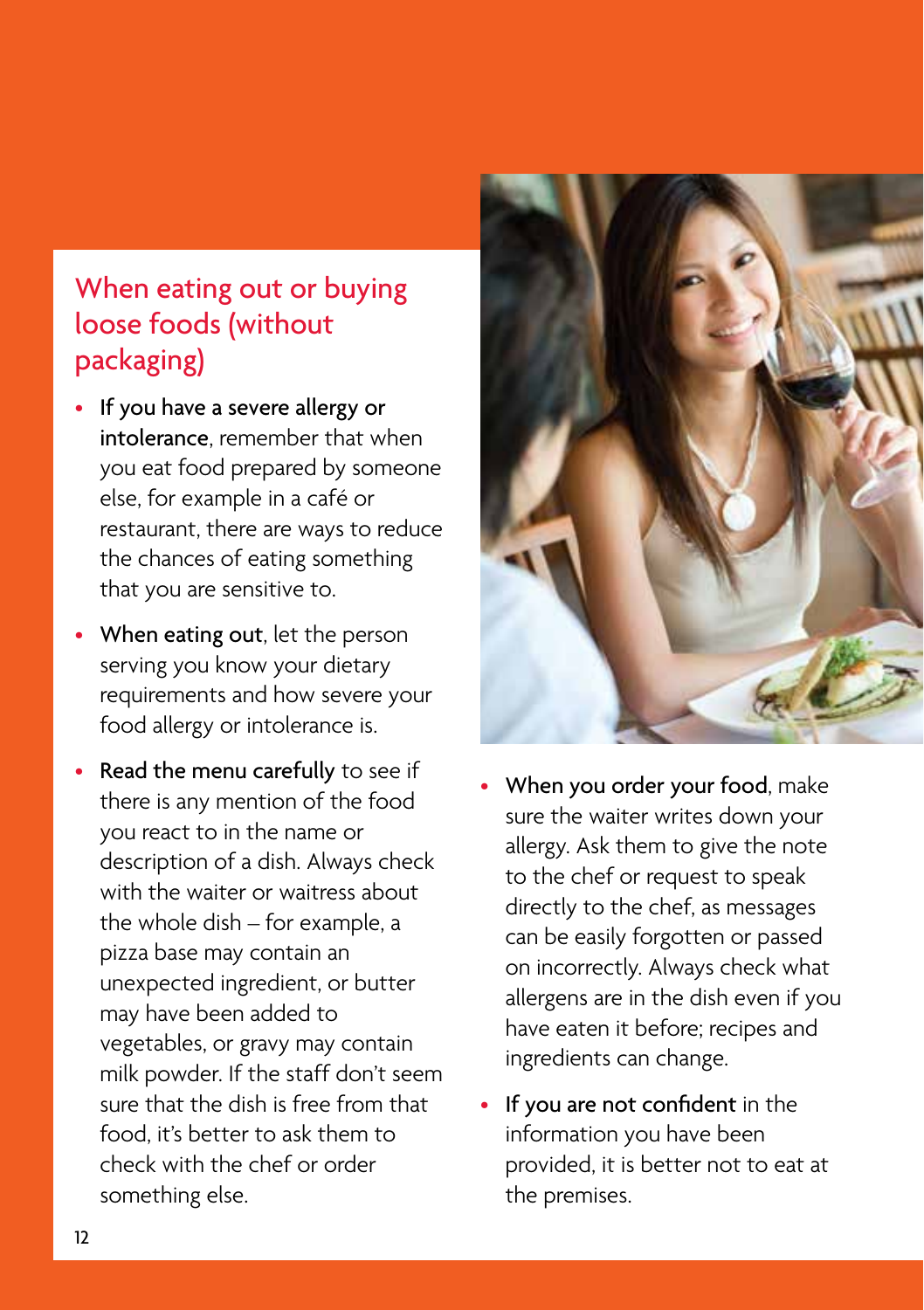- Ask about the dishes. Some restaurants provide dishes that are free from particular foods or ingredients, such as 'gluten free'. Ask whether they provide dishes that are suitable for your dietary requirements. Be careful when you see 'wheat free' dishes for example, as they might not be 'gluten free'.
- Watch out when using self-service areas. Some restaurants and cafés have self-service areas where food is in open containers. Even though some dishes might not contain the food you react to, it's easy for a small amount to get into a dish accidentally, either because containers are next to each other, or because people use the same tongs or spoons for different dishes.
- Beware of particular dishes. If you are allergic to peanuts, nuts or seeds you need to be very careful with certain cuisines such as North African, Chinese, Thai, Indian and Malaysian, because they often contain peanuts, nuts and sesame. This is not always obvious. For example, peanut flour might be

used to thicken a sauce, or the food might have been cooked using a nut oil.

- Know that it is common practice for a wok to be wiped between dishes as the high cooking temperatures involved kill any germs. But this doesn't remove traces of allergens. There is also a greater risk of the food you might be sensitive to accidentally getting into another dish if the same serving spoons or utensils are used for different dishes.
- If in doubt, don't eat it! If you can't be sure that dishes are free from peanuts, nuts and seeds (and not cooked in nut, groundnut or sesame oil) it's safer to avoid eating meals or takeaways from these types of restaurant.

When the new rules are in place, you may still find that some restaurants may have a very limited choice of items not containing the food to which you react, or that the cross contamination risk may be high due to the handling process.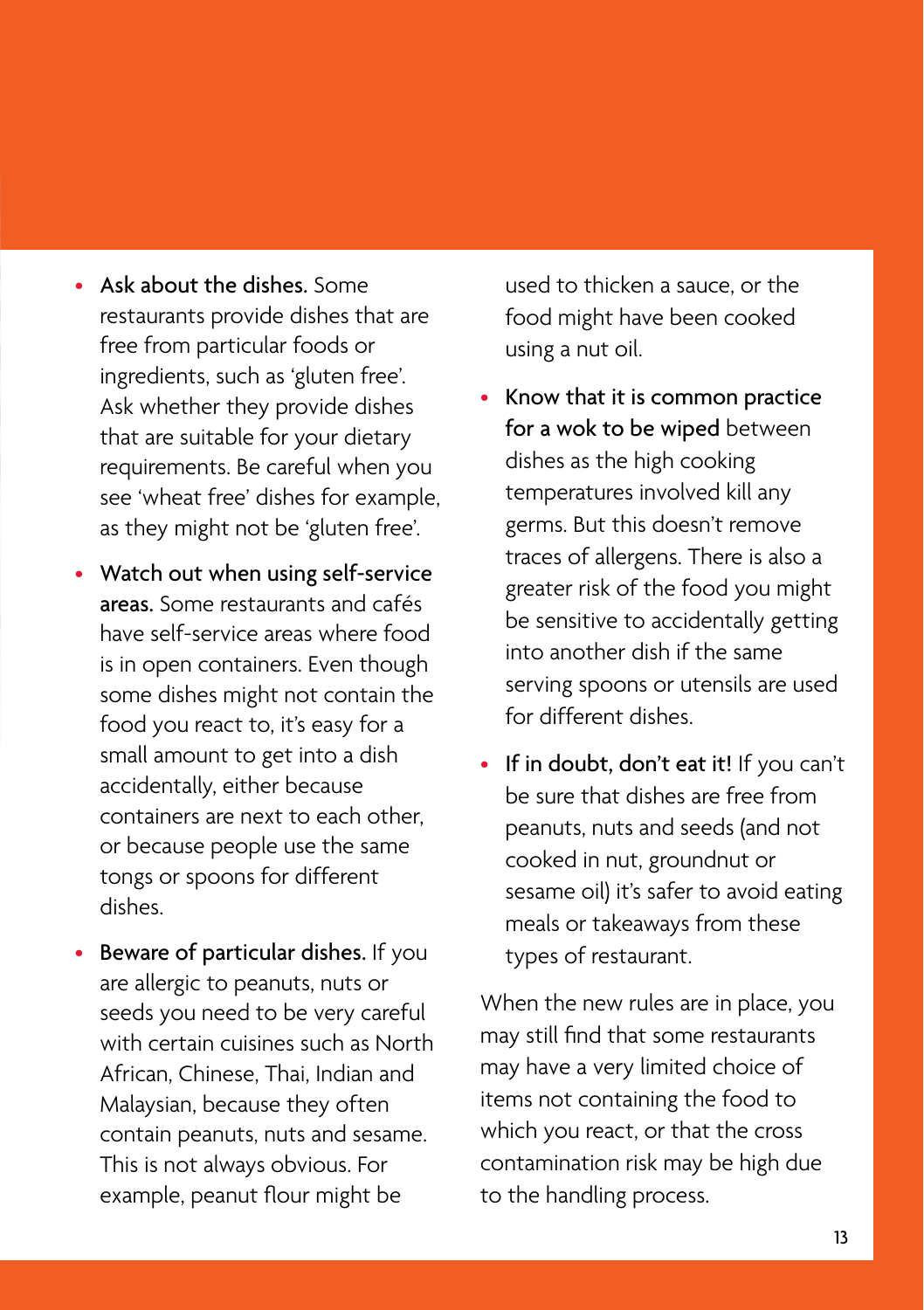# Allergy alerts

Affected foods need to be withdrawn from sale:

- when the allergy information on ingredients food labels is missing or incorrect
- if there is some other allergy risk, such as increased levels of cross contamination of an undeclared allergen.

When this happens, the Food Standards Agency, or one of the support groups, can let you know by issuing an allergy alert.

## Subscribe to keep informed

If you want to know when a food has been withdrawn because of a food allergy risk, you can sign up for a free SMS text message or email service on the Food Standards Agency's website. Just go to: [food.gov.uk/safereating/](food.gov.uk/safereating/allergyintol/alerts) allergyintol/alerts

Allergy UK, the Anaphylaxis Campaign and Coeliac UK also issue alerts to their members. See their websites for more information.